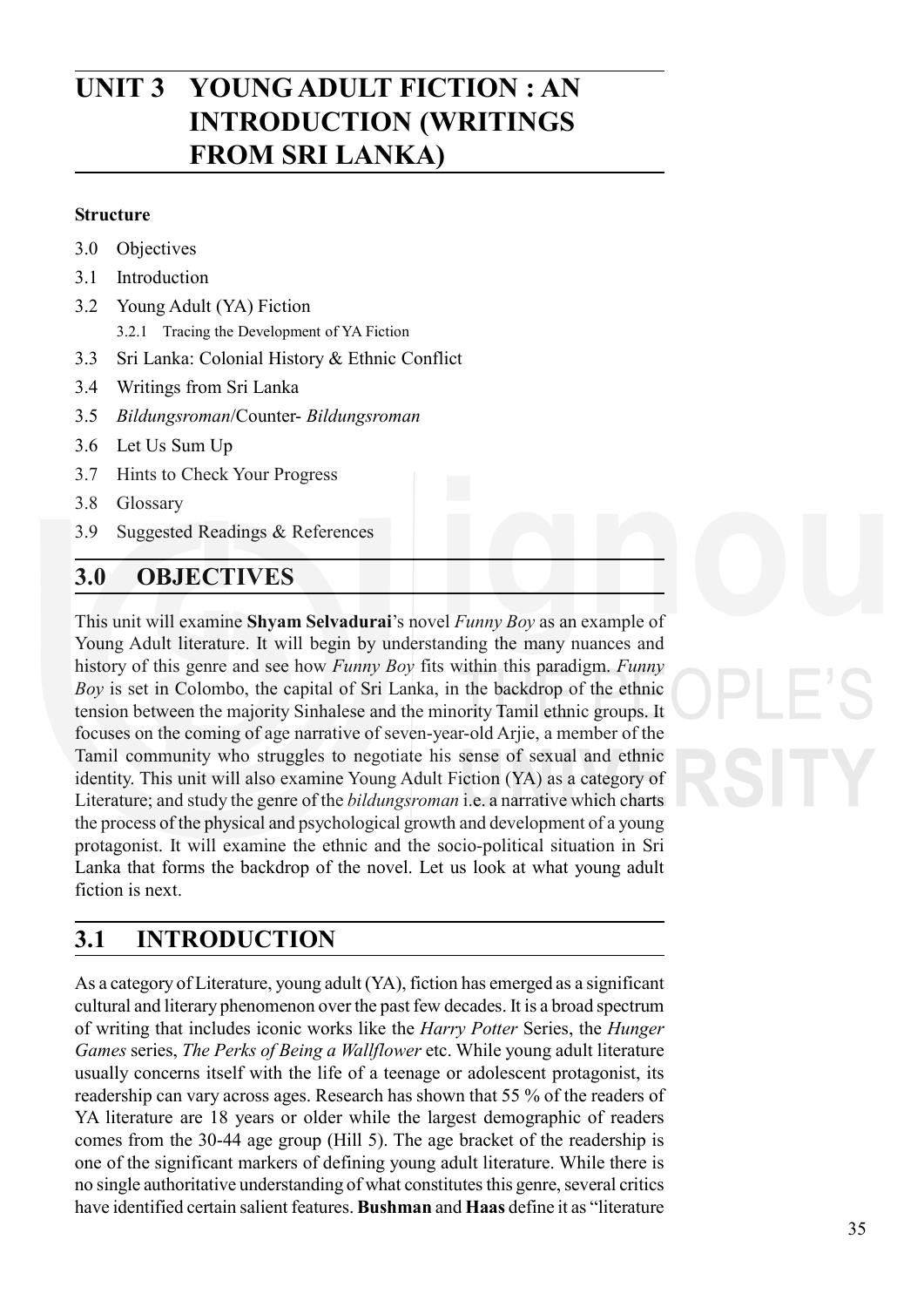for and about adolescents" (2) while **Stephens** argues that it is "a story that tackles the difficult, and oftentimes adult, issues that arise during an adolescent's journey towards identity" (41). In the next section we will examine Young Adult (YA) Fiction in more details.

# **3.2 YOUNG ADULT (YA) FICTION**

**Trites** writes "YA novels tend to interrogate social constructions, foregrounding the relationship between the society and the individual" (20). YA literature is usually written as realistic fiction, fantasy, historical fiction, mystery, memoir etc. Most critics agree on certain aspects that constitute YA such as, a) YA literature is literature for and about teens, b) it seems to exist to bridge the gap between children's and adult's books, c) it may be further subdivided into the same genres as adult books—romance, paranormal, mystery, horror, literary fiction, d) it is literature written keeping in mind readers between the ages of  $12 - 18$  years, e) the category could be a marketing strategy, but it helps in demarcating the lines between children's literature, YA lit, and adult lit there are bound to be crossovers, g) one age group can read the books that are actually targeted at another age group. In the next sub – section we shall try and trace the history of the development of YA fiction.

### **3.2.1 Tracing the Development of YA Fiction**

But most importantly, critics such as **Tracy van Straaten**, VP at Scholastic, remind us that, "something people tend to forget is that YA fiction is a category not a genre, and within it is every possible genre: fantasy, sci-fi, contemporary, non-fiction. There's so much richness within the category." Here we discover that YA fiction is a category in literature and not really a genre, the main genre being Children's Literature. Let's now begin tracing the growth and development of this category of writing in Children's Literature.

**Leonard Marcus** (1950), who may be regarded as one of the world's most preeminent authority on children's literature, is an author, a curator, a historian, and a critic himself. He opines that the history of "Y.A." can be traced back to a gentleman by the name of **G Stanley Hall** (1846 – 1924), an American, an evolutionary and child development psychologist who devoted his study primarily in understanding adolescent development, particularly in the area of aggression. He is said to be "the father of adolescence" because of his early interest and emphasis on this critical point in the development of children. According to Marcus, In the 1930s **Margaret A Edwards**, an administrator of young adult programs at the Enoch Pratt Free Library in Baltimore, began to be specially interested in writing for teens, and contributed significantly to furthering the category of YA fiction. In the 1950s **J D Salinger**'s novel the *Cather in the Rye* (1950), was published which was not actually written it a teenage readership in mind, but it was to catch the imagination of the YA population in a big way, and the book was to become an anthem for the young adult readers who were caught up in the chaos of alienation, material wealth versus spiritual deficit, amongst other issues. **McCarthy** agrees, "Certain classics would be categorized as Y.A. if they were published today. Catcher in the Rye comes to mind. [The category] exists, really, to serve a market need and to be able to target a more specific reader who might not find these books if they were published into the wilds of the adult fiction world.")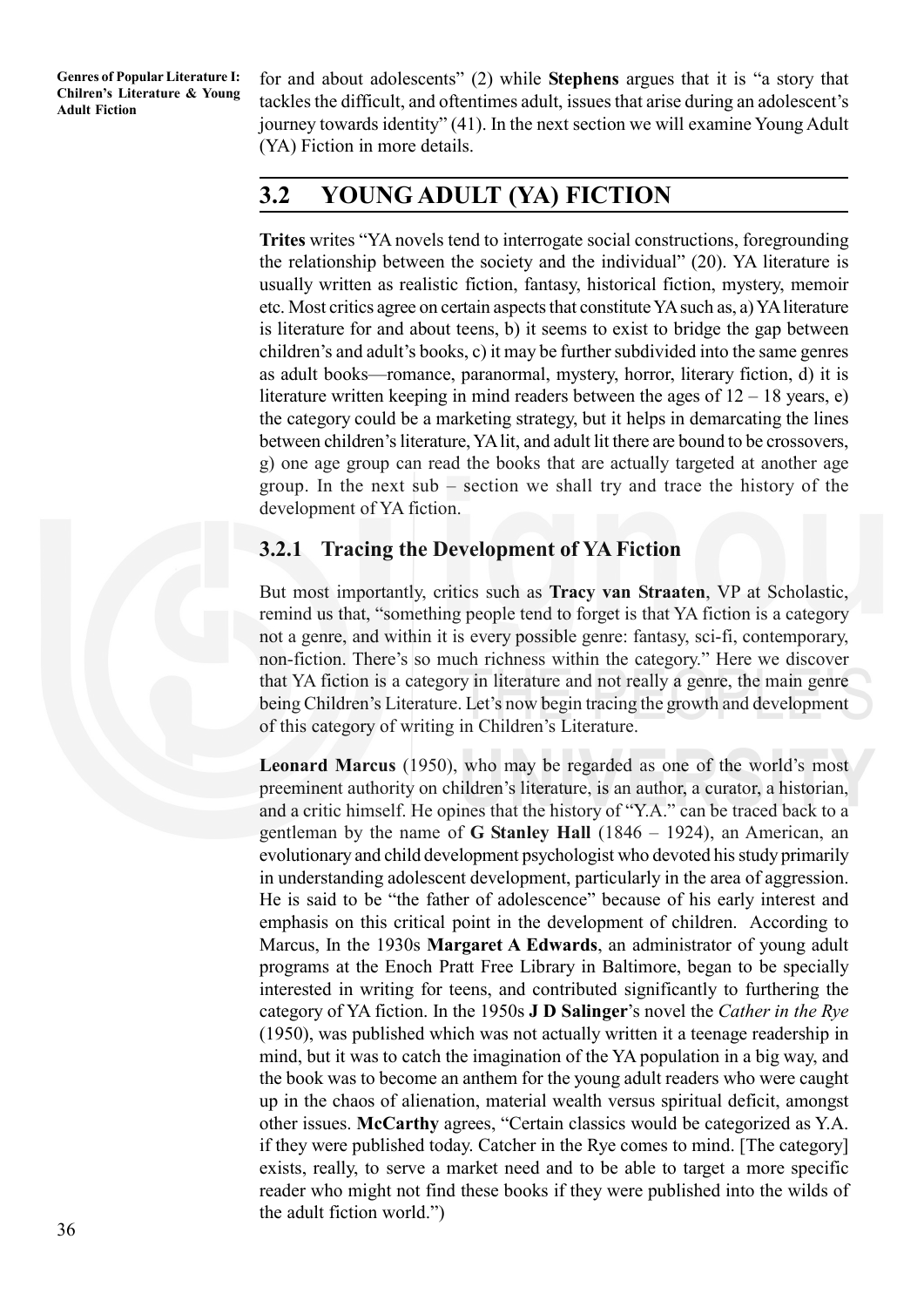Following the popularity of *The Cather in the Rye,* amongst YA readers, this category began to emerge with the writings of **Mary Stolz**, (1920 – 2006), with works like *To Tell Your Love* (1950), *Leap Before You Look* (1972), **John Tunis**, 1889 –1975), *The Kid from Tomkinsville Brooklyn Dodgers series*, then **Robert Cormier** (1925- 2000), "who grew up on Salinger," and wrote novels such as, *Now and at the Hour* (1960), *A Little Raw on Monday Mornings* (1963), and his most famous work, the third novel in fact, *The Chocolate War* (1974), that was a book for adults, but, his agent decided that it would do better as a book for teen/ YA. Cormier, was to become "the dean of teen fiction writers," says Marcus, and other writers such as **Judy Blume**, **S E Hinton**, and **Paul Zindel** following in his footsteps. Marcus also infers that World War II (1939 - 45) also provided a great impetus to YA fiction. Given that young adults were enlisting for the war, they had to experience the gruesome realities of a very adult world- the battlegrounds of World War II. When World War II ended in 1945, the YA came back as war veterans, they had matured mentally, psychologically and emotionally way beyond their years. On the other hand, the younger generation that had stayed behind being too young to enlist, were, still carefree and felt cheated of an experience of a lifetime, little realising that the horrors and experiences of war can change a person dramatically. The war according to Marcus, made a big huge impact on society, be it in the area of music (when rock and roll as a genre evolved,) or in literature that suddenly became more grown-up literature for "kids."

Incidentally, a Young Adult Library Services Association was created in 1957 when the American Library Association was being reorganised and while there was a category called Young Adult Library Services these young adults did not really have any books of their own, besides J D Salinger's *The Cather in the Rye* (1951), there were hardly any books for the teenagers so to speak, and S E Hinton's *The Outsiders* that was published in 1967. *The Outsiders* was exemplary as far as YA Fiction went as it talks about teenage angst. Then Judy Blume entered the literary scene of YA fiction with her novels *Are You There God? It's Me, Margaret* (1970), and she deals with racism, menstruation, teen sex, divorce, masturbation and these were topics that teenagers were looking for and needed to read and speak about openly. *Are You There God?* was quickly followed by the anonymously written novel *Go Ask Alice*, which dealt with teen drug addiction. With these three instrumental novels, the so called "Golden Age of YA" was well under way. The trend of writing YA fiction in such a manner discussing issues pertinent and relevant to the young adult, continued into the 1980s, when episodic series books like *Sweet Valley High* and *The Babysitter's Club* reigned supreme. Even though young women largely accounted for the readership of YA fiction with novels such as those mentioned above, the young male adult was not too far behind as he had the works of authors like **Robert Cormier** (*The Chocolate War*, 1974) and **Walter Dean Myers** (1937-2014), with novels such as *Shooter* (2004), *What They Found: Love on 145th Street* (2007), and *Roach" in Taking Aim: Power and Pain, Teens and Guns* (2015).

Another important aspect that needs to be kept in mind is that YA fiction was and is also a result of a clever marketing strategy in that, the creation of YA fiction as a category within children's literature actually made very "good business sense," says Marcus. "All along since the beginning of the  $20<sup>th</sup>$  century, specialized publishing departments were being formed, with the underlying idea to create a parallel world to the world of the institutional book buyers." Having said that it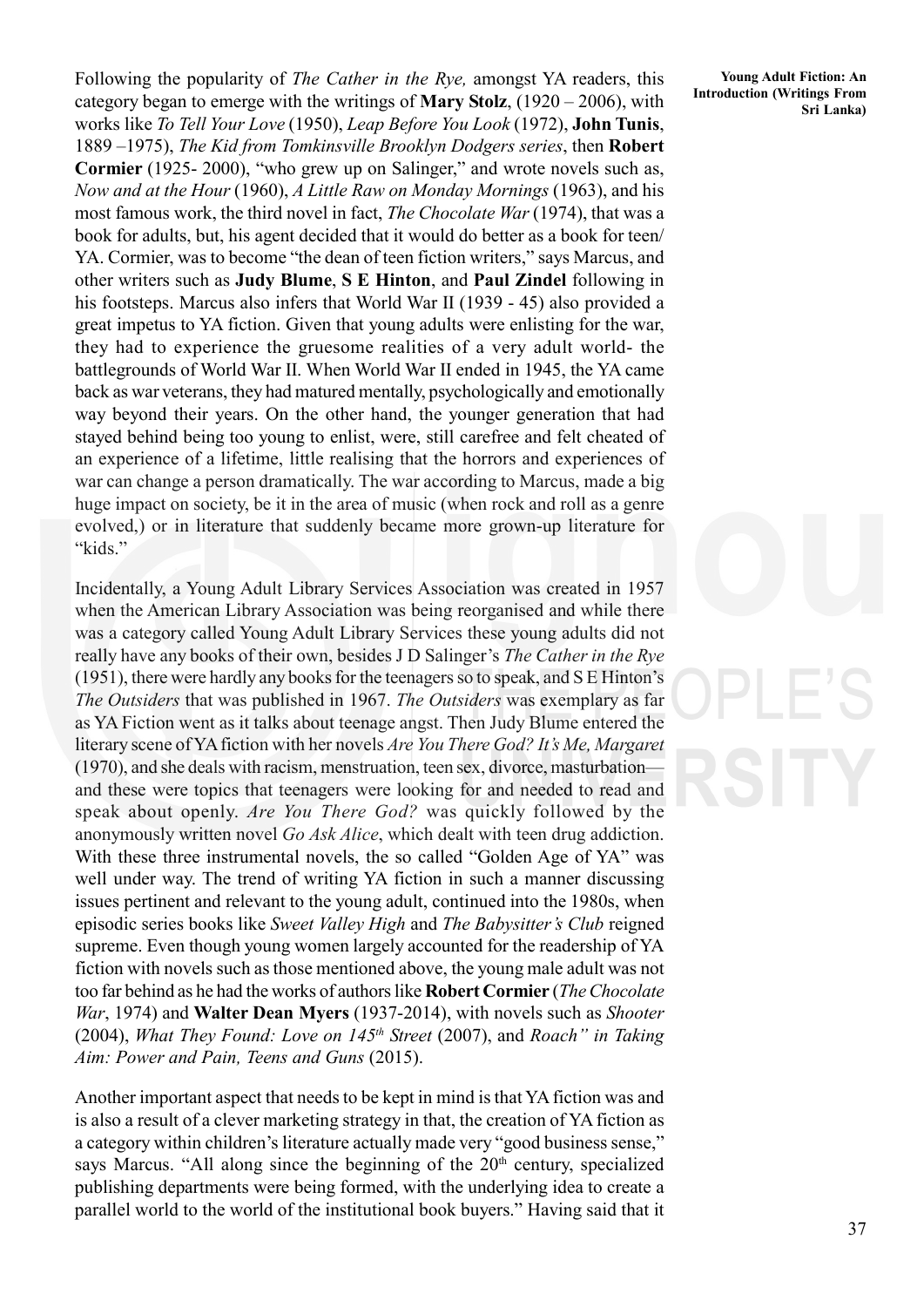was also a marketing strategy that led to the creation of this category, there is a reason why this division exists – it demarcates the target audience very clearly (it's meant for teenagers above the age of say 15 but younger than 20 years). Yet, we do know that in literature there is bound to be crossovers between the categories of young readers and YA readers and Adult Books. The main reason there is a distinction is the basic and elemental question - who is the book meant for? So let us now try and look very quickly at the differences between YA fiction and Adult Fiction? Some critics and *Writer's Edit* believe there are three key differences between YA fiction and adult fiction.

- 1) The age of the protagonist/s: The main difference would be the age of the characters or more specifically the age of the protagonist(s). There should be at least one protagonist who is between the ages of 15 and 19 years, whereas adult fiction will normally have older protagonist(s). Yet, it's not always just the age of the main characters that determines or defines the category. It is also the issues that the protagonist is engaged with, the manner in which it is dealt with and are taken up, that defines the category as YA fiction.
- 2) The voice: YA fiction is usually written by adults but the voice that comes through the narrative is that of a young adult and it is a very true and authentic sounding voice that establishes itself through some basic points of intervention such as, the issues and concerns that are taken up in the novel, the thought processes of the young adult protagonist and the factors/ circumstances that motivate him/ her, and the style/ manner in which the novel is written. When it comes to the question of narrative technique, a work categorised as YA fiction would have a sense of immediacy much like the youth (almost like a culture of instant gratification), so would therefore be narrated in the First/ the Third Person narrative mode / voice, whereas an adult book could be more introspective or retrospective and would be written in the Third Person voice. The next important distinguishing feature is the themes that are dealt with by both categories.
- 3) The themes of the story: Apart from the coming of age theme which is particular to YA fiction, or the essential existential crisis that plagues most adults and is reflected in adult books, all other themes can crossover both the categories. The real difference lies in the way the themes are explored in YA fiction and adult novels. For instance, while love and romance could be a theme in both categories, the manner in which it's dealt would indicate whether it belongs to the category of YA fiction or adult fiction. As a young adult Rewa Lhaden told me recently, "the only major difference between adult fiction and young adult fiction would be the manner in which sex, sexuality and sex scenes are written. In YA fiction either there are no sexual scenes or if there are, they are very vague, whereas in adult fiction, they would be more graphic, and it would be ok as the categories are different". Apart from sex and sex scenes, violence, and how much of violence is to be detailed is yet another difference between adult fiction and YA fiction. But of course, lines between YA fiction and adult fiction may blur and when it does, it becomes difficult to actually distinguish between the two. But if a combination of the three distinguishing factors we detailed above exists then it would be more or less safe to categorise the fiction as YA fiction. More recently, there is another category called New Adult Fiction as well.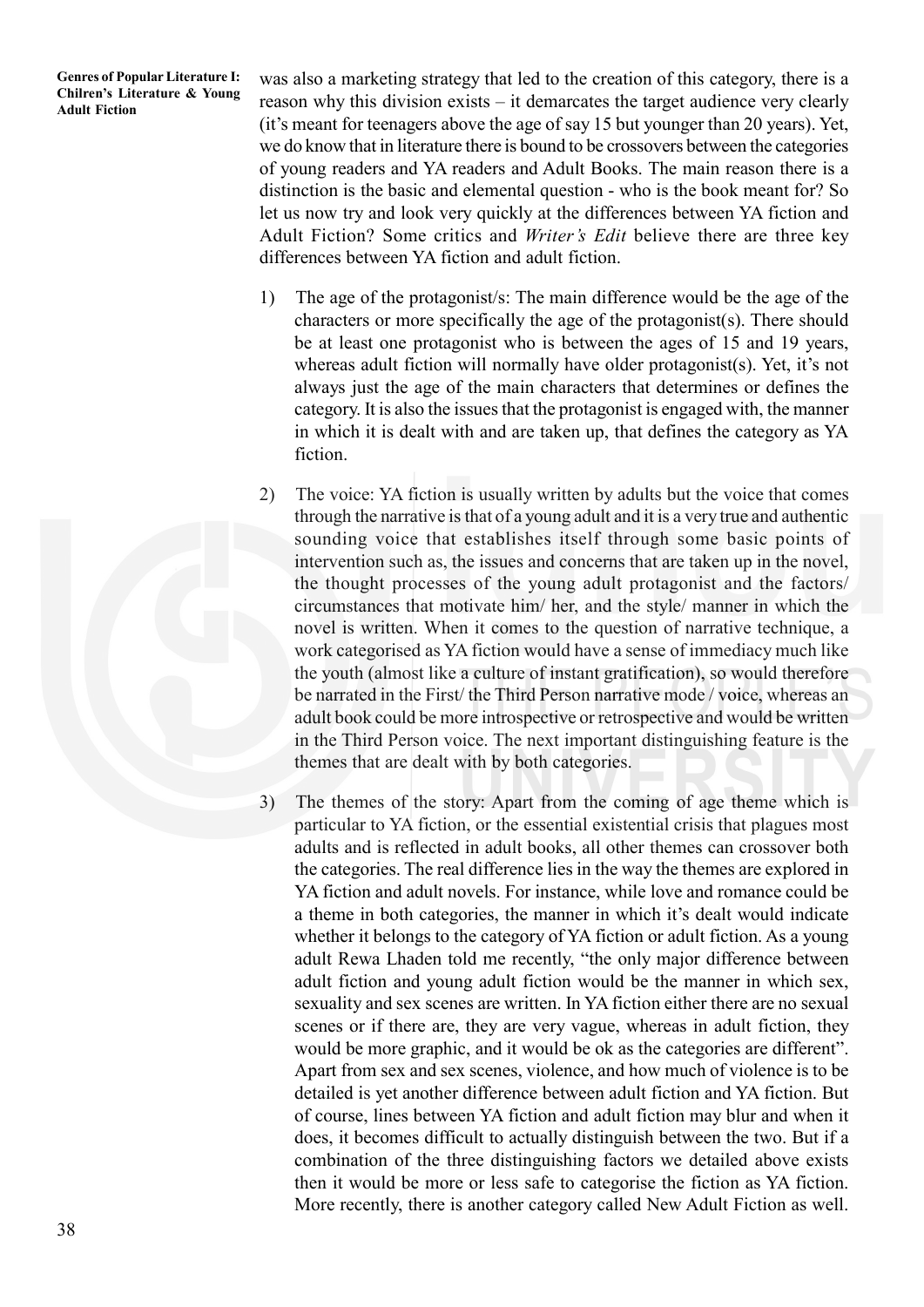New Adult Fiction may be defined as a category in between YA fiction and Adult Fiction. And the writings that belong in this category are such that indicate clearly that the writing is intended for Young Adults who are above the age of twenty but are still very new to being adults. But all said and done, YA fiction has gained a lot of prominence, and ground. By the late 80s particularly in an essay written in 1989 by Brenda O Daly called, "Laughing with, or Laughing at the Young Adult Romance," she opined that YA fiction was in fact was extremely popular with its intended audience — but that adult critics made the mistake of assuming it was all the same. She also points out that there is a new trend in YA: books that explore "the territory of female imagination" that acts as inclusive portrayals of teenagers. In the next section we shall look at the history of the small island nation of Sri Lanka, since the novel *Funny Boy* is about sri Lanka.

### **Check Your Progress 1**

1) Trace the history of the development of Young Adult Fiction briefly.

...................................................................................................................... ...................................................................................................................... ...................................................................................................................... ...................................................................................................................... ......................................................................................................................

# **3.3 SRI LANKA: COLONIAL HISTORY & ETHNIC CONFLICT**

The island country of Sri Lanka is located along the southwest border of the Indian peninsula in the Indian Ocean. Between 1505 and 1948, parts of the country were occupied and governed by the Portuguese, the Dutch and the British respectively. In 1505, the first Portuguese fleet landed in Colombo and by 1518, they had built their first fort in Colombo, the capital of modern day Sri Lanka. By the end of the  $16<sup>th</sup>$  century, the most prominent kingdoms including Kotte, Sitawake and Jaffna had been annexed by Portuguese powers. Their exclusive control over Sri Lanka was short lived as the Dutch East India Company arrived in the early years of the  $17<sup>th</sup>$  century. The Dutch began consolidating their power and by 1656, they had replaced the Portuguese as the colonial masters of Sri Lanka.

Around the period of the French Revolution (1789), the British conquered the island (which they termed Ceylon) after the Dutch forces surrendered. As with other erstwhile European colonies, the early  $20<sup>th</sup>$  century witnessed the rise of nationalist sentiment which culminated in demands for independence. In 1948, Ceylon achieved dominion status under which it had its own constitution and could elect its own government. However, it continued to be a part of the British Commonwealth of Nations and recognised the authority of the British monarch. According to the agreement signed between the British government and Ceylon, Ceylon was to be conferred the "fully responsible status within the British Commonwealth of Nations". **Nira Wickramasinghe** argues that the "transfer of power within the framework of a dominion allowed the country to avoid the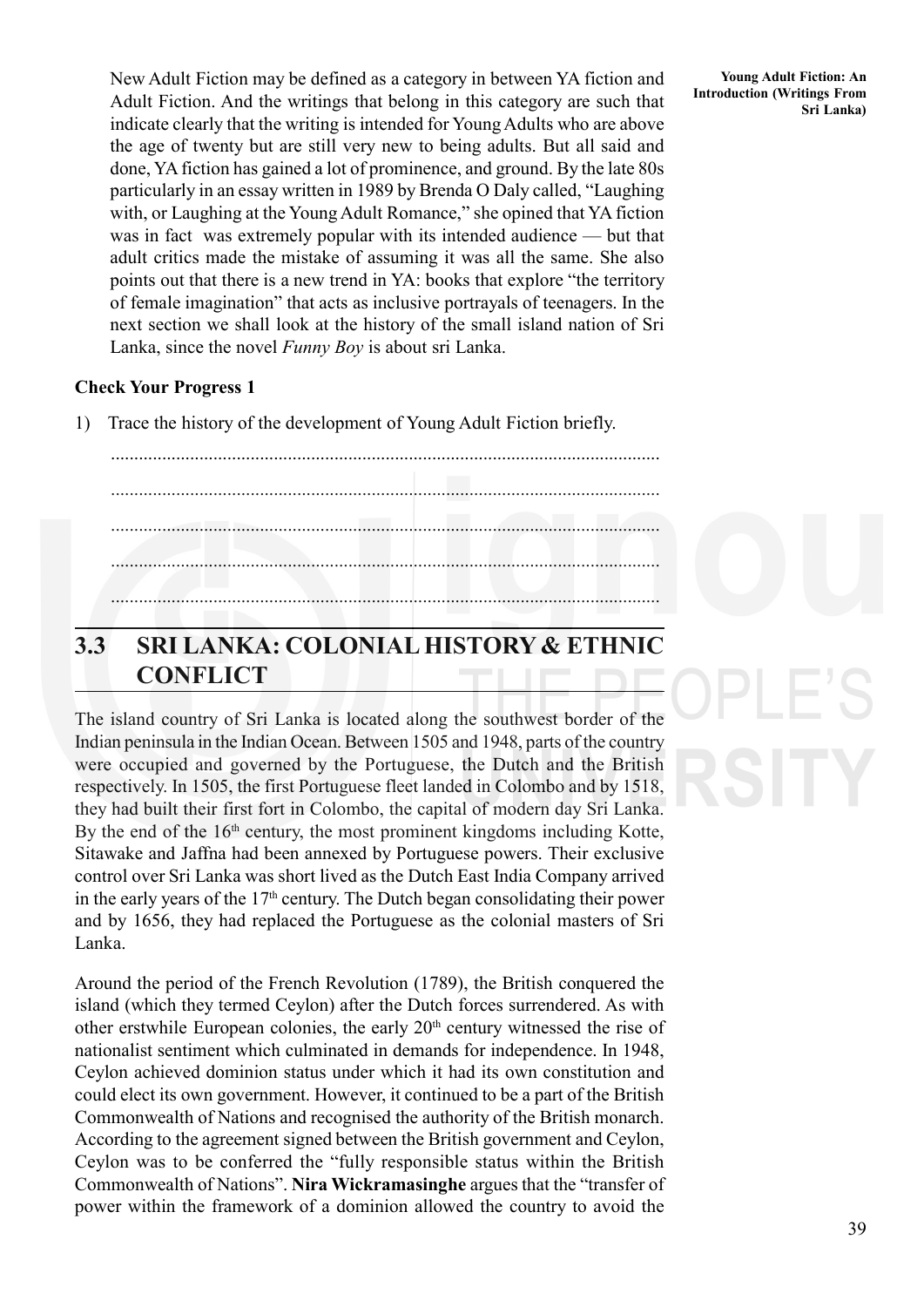necessity or human costs of struggling for a national cause, but it also denied its ruling class a founding myth" comparable to its neighbours like India. It was only in 1972 that Ceylon became the Republic of Sri Lanka with a new constitution. The post of Governor-General, which was the liaison of the British crown, was now replaced by the President who would act as the Head of the State.



*https://www.mapsofindia.com/neighbouring-countries-maps/indiansubcontinent-map.html*



*https://www.mapsofworld.com/sri-lanka/sri-lanka-political-map.html*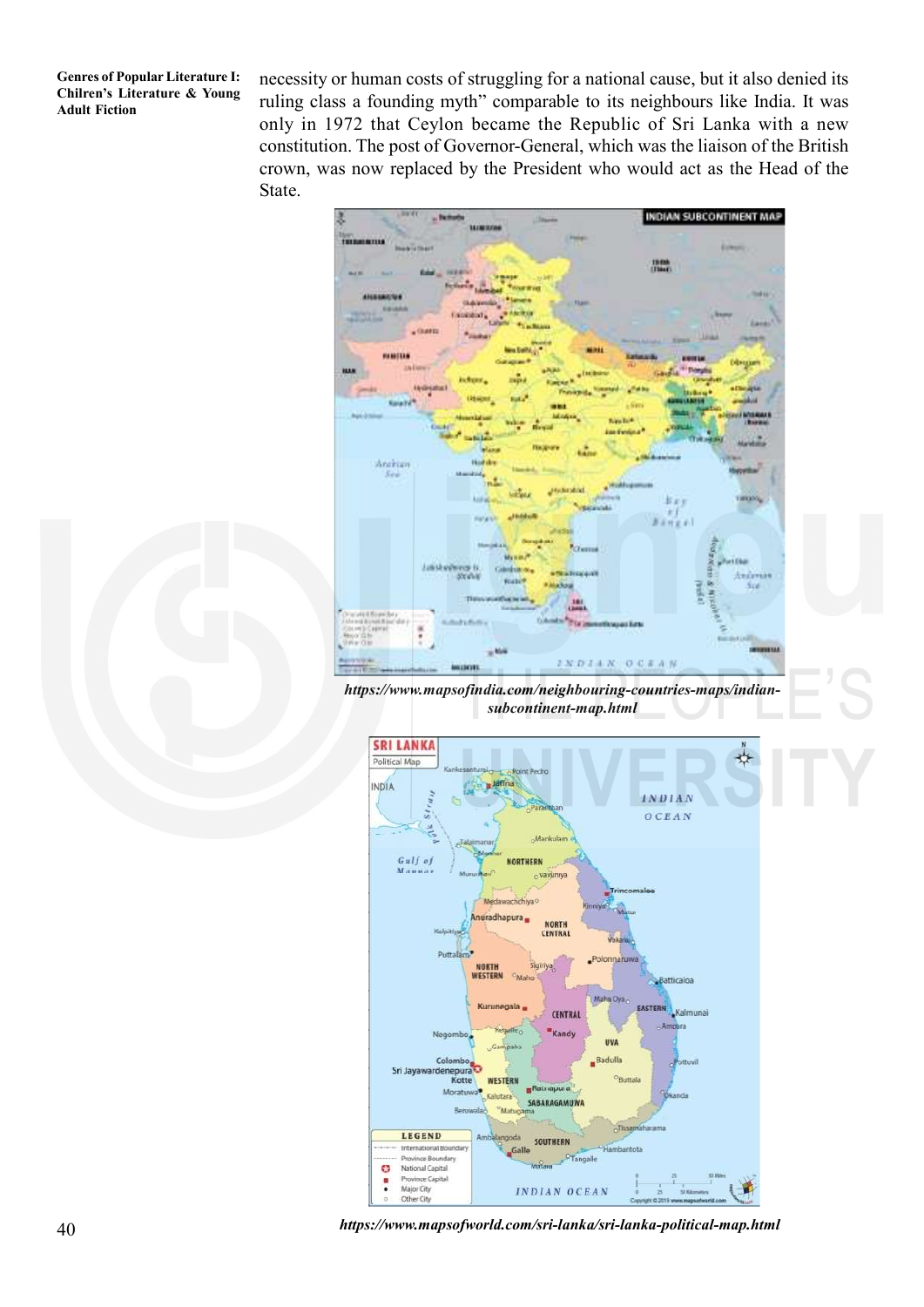Once Sri Lanka became independent from British rule in 1948, it began to be plagued by ethnic conflicts. Historically Sri Lanka has had an ethnic makeup of Singhalese, Tamil and Sri Lankan moors, and a 2001 government census indicates their population size as 82%, 9.4 % and 7.9 percent. The seeds for ethnic conflict between the majority Sinhalese and the minority Tamil population were sown during the formation of the first constitution of the country. The Ceylon Citizenship Act of 1948 established two forms of citizenship – by descent and by registration. However, a majority of Tamils, who had migrated from India as indentured labour for tea and coffee estates, could not claim citizenship through either of these two approaches. The Tamil population felt alienated and marginalised by such laws which disenfranchised them. This was further complicated by the passing of the Sinhala Only Act in 1956 which made Sinhalese the official language of the country to be used for all administrative and educational purposes. Earlier, English was the official language but there was a growing sense of resentment against this as English was spoken by a thin Anglicised population. However, by replacing English with Sinhalese, the Tamil population, already marginalised by the citizenship act, felt that their identity and future prospects were under dire threat. There were widespread violent protests by Tamil collectives against the Sinhala Only Act and riots broke out in several parts of the country. These developments laid the foundation for the long and painful history of ethnic conflict in Sri Lanka. In 1972, the name of the country was changed from Ceylon to Sri Lanka and also declared Buddhism to be the primary religion given that the Singhalese were primarily Buddhist. As ethnic tensions escalated, the Liberation Tigers of Tamil Elam (the LTTE) was formed in 1976 with a demand for a separate Tamil nation. They were concentrated in the northern and eastern parts of the country with Jaffna as their biggest stronghold. The Liberation Tigers of Tamil Elam (the LTTE), was formed under the leadership of **Velupillai Prabhakaran.** In 1983, the LTTE ambushed an army convoy, and killed thirteen soldiers. This ambush lead to the triggering of riots in which 2,500 Tamils died. Incidentally the novel under study *Funny Boy* by a Tamil writer ends during the time of the riots in 1983. The riots of 1983 also marked the beginning of one of the longest running civil wars in Asia that ended in 2009 and resulted in the death of close to 100,000 civilians. This conflict features prominently in the novel as Arjie, the central protagonist, belongs to a Tamil family who was forced to flee the country in the wake of the deadly 1983 riots. Having given you a brief summary of the history of the island nation and explaining the reasons for the ethnic tensions and violence that was to plague Sri Lanka for decades, we have also contextualised the novel under study. In the next section, we shall examine, Writings from Sri Lanka in English, from the island nation of Sri Lanka as *Funny Boy*, the novel under consideration is by a Sri Lankan writer and talks about the ethnic conflict that plagued Sri Lanka for a very long time.

### **Check Your Progress 2**

1) Do you think Sri Lanka always had a history of ethnic issues?

...................................................................................................................... ...................................................................................................................... ...................................................................................................................... ......................................................................................................................

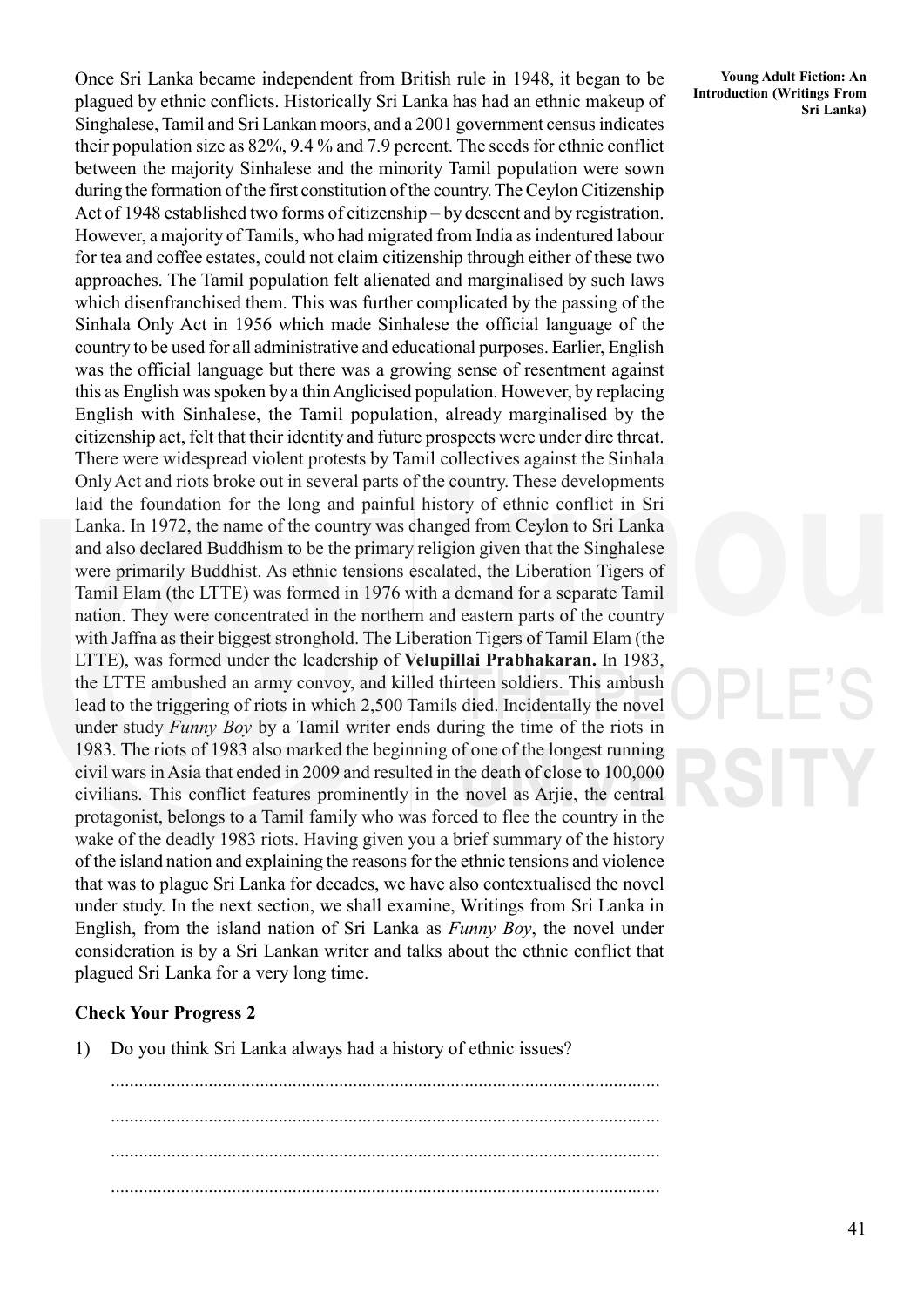### **3.4 WRITINGS FROM SRI LANKA**

Sri Lanka as you may be aware was a British colony till it gained independence in 1948. Once it became independent significant writing in English began to emerge. However, literature in English from Sri Lanka had actually begun to emerge much earlier in 1917 when the first novel in English was published. While some of the writers felt that they were writing in the language of the colonisers such as, **Lakdasa Wikkramasinha** who is quoted to having said, "I have come to realize that I am using the language of the most despicable and loathsome people on earth: ...To write in English is a form of cultural treason," others such as **Yasmine Gooneratne** differed with this point of view. Sri Lankan writing in English was also influenced by the political happenings such as the Insurgency of 1971. This insurgency took place in the April of 1971 and was the only really planned and organised rebellion against the Government of Ceylon when **Sirimavo Bandaranaike** was the Prime Minister of the then Ceylon. Some political analyst and even critics call it an insurgency, some an uprising while others call it a rebellion. Whatever we wish to call it, this movement was largely restricted to the rural Sinhalese youth. Though it was localised to the rural areas, it was a political statement that had never ever been made in the history of modern Ceylon or present Sri Lanka, and it lingered in the collective imagination of the people of Sri Lanka for a really long time, so much so, that it helped propel writing of Literature in English. This insurgency or what came to be called the *Janatha Vimukthi Peramuna* that began on 5th April 1971 and lasted till June 1971 was unsuccessful needless to say, but it was frightening to see how the rebels/ insurgents were capable of capturing and holding several towns and rural areas for several weeks until the armed forces could regain control over these areas. This was just to provide the background to how writings in English from Sri Lanka began to grow and develop.

Today, we know that Sri Lankan English Literature comprises almost all genres and also examines the diaspora as well as women's discourse, apart from dealing with the ethnic violence that plagued the country. But mostly the writings that have emerged from this small island nation draw from their own cultural roots and moorings, their culture and tradition. **Ameena Hussein**, an author and also a publisher in Sri Lanka in an essay titled, "Literary Arts in Sri Lanka," talks about how "English writing and publishing in Sri Lanka is the smallest segment and yet today it is the window to the larger world and reflects a vibrant and promising future". She goes on to say that, Sri Lankan writers deal with a large number of themes in their writings, such as – poverty, romance and politics, and of course the civil war that came to an end about a decade ago (2009).

One of the prominent writers of Sri Lanka is **Ashok Ferrey** (1957), who studied Mathematics at Oxford University, and worked on construction sites in London before returning to Colombo. Though born in Sri Lanka he grew up in Somalia and started writing at 42, once his father was diagnosed with cancer. Some of his novels include *Colpetty People* (2005), *The Good Little Ceylonese Girl* (2006), *Serendipity* (2009), *Love in the Tsunami* (2012), *The Professional* (2013), and *The Ceaseless Chatter of Demons* (2016).

**Kala Keerthi Carl Muller** (1935 - 2019) was a Sri Lankan writer, poet and journalist most well known for his trilogy on the Burghers of Sri Lanka: *The Jam Fruit Tree* (1993)*, Yakada Yaka (1994),* and *Once Upon A Tender Time* (1995)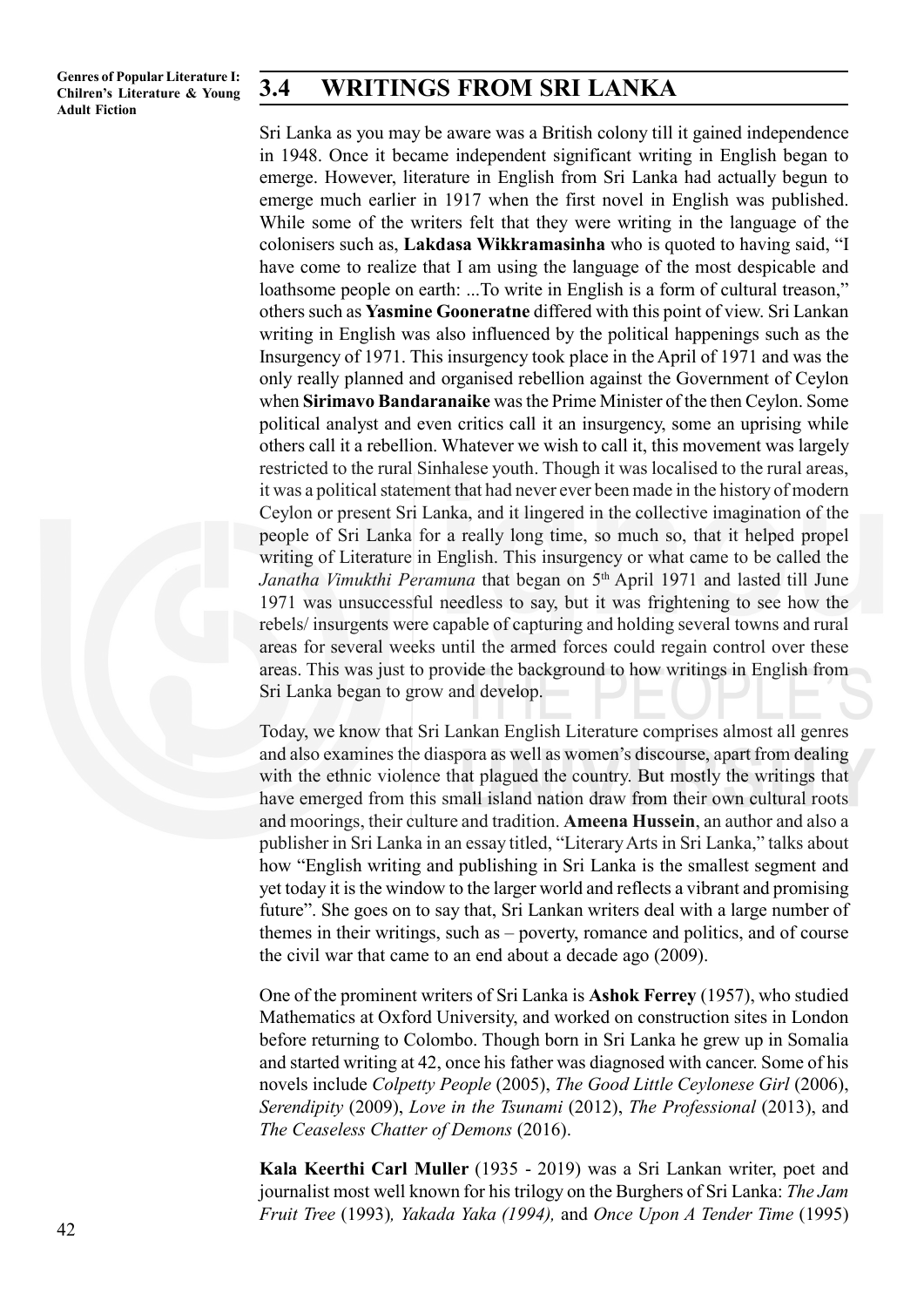apart from these he also wrote historical novels such as *Colombo a Novel* (2003). He won the Gratiaen Award for *The Jam Fruit Tree* in 1993. The Gratiaen Prize is an annual literary prize founded in 1992 by **Michael Ondaatje**, the Sri Lankan born Canadian writer, for the best work of literary writing in English by a resident of Sri Lanka. He is said to have established this award with the money he received as joint-winner of the *Booker* Prize for his novel *The English Patient* (1992).

**Romesh Gunesekera** (1954), his most well received novel also his first novel is the *Reef* (1994), shortlisted for the *Booker*, as well as the *Guardian Fiction Prize*. The novel was also nominated for a *New Voice Award* in the United States of America. His other works include a collection of short stories called the *Monkfish Moon* (1992), *The Sandglass* (1998), *Heaven's Edge* (2002), *The Match* (2006), *The Prisoner of Paradise* (2012), and *Noontide Toll* (2014).

**Ru Freeman** is a Sri Lankan born writer and activist widely published globally and the author of the novels *A Disobedient Girl* (2009), and *On Sal Mal Lane* (2013). Both her novels have been translated into many languages and she is also the editor of the anthology, *Extraordinary Rendition*: *(American) Writers on Palestine* (2015), amongst other non- fiction works.

Nihal de Silva died on 28<sup>th</sup> May 2006, killed by a land mine explosion at the Wilpattu National Park. He is remembered for his novel *The Road from Elephant Pass* (2003), which was adapted into a film. He also published *The Far Spent Day* (2004) and *The Ginirella Conspiracy* (2008).

**Shyam Selvadurai** (1965), is someone we have already met. His other works include the *Cinnamon Gardens* (1998), *Swimming in the Monsoon Sea* (2005), (Edited) *Story-Wallah: Short Fiction from South Asian Writers* (2005), and *The Hungry Ghosts* (2013).

**Nayomi Munaweera** (1973), was born in Sri Lanka migrated to Nigeria and finally settled in Los Angeles in the United States of America. *Island of a Thousand Mirrors* (2012) was her debut novel that came to be nominated for many of the major literary prizes including the *Man Asian Literary Prize.* The novel won the *Commonwealth Regional Prize for Asia* in 2013. Her second novel is *What Lies Between Us New York* (2016).

**Shehan Karunatilaka** was born and grew up in Colombo, studied in New Zealand and has lived and worked in London, Amsterdam and Singapore. His most notable work is the *Chinaman: The Legend of Pradeep Mathew* (2010), where Karunatilaka uses cricket as a trope to talk about Sri Lankan history. His first work *The Painter*, though shortlisted for the *Gratiaen* Prize in 2000, was never published. His other work is *Chats with the Dead* (2010), once again dealing with the ethnic conflict in Sri Lanka.

**Pramudith Rupasinghe** (1979), was born in Sri Lanka is considered one of the emerging authors of our times. His books have sold worldwide, have been released internationally and been translated into several languages. His *Behind the Eclipse: The Unheard from the West African Ebola Crisis* (2017) is set in Africa. And unlike the other Sri Lankan novels that dealt with Sri Lankan themes or people, this deals with a young African boy and how he survives the Ebola virus. In the next section we shall examine how violence and ethnic conflict shaped the *Funny Boy*.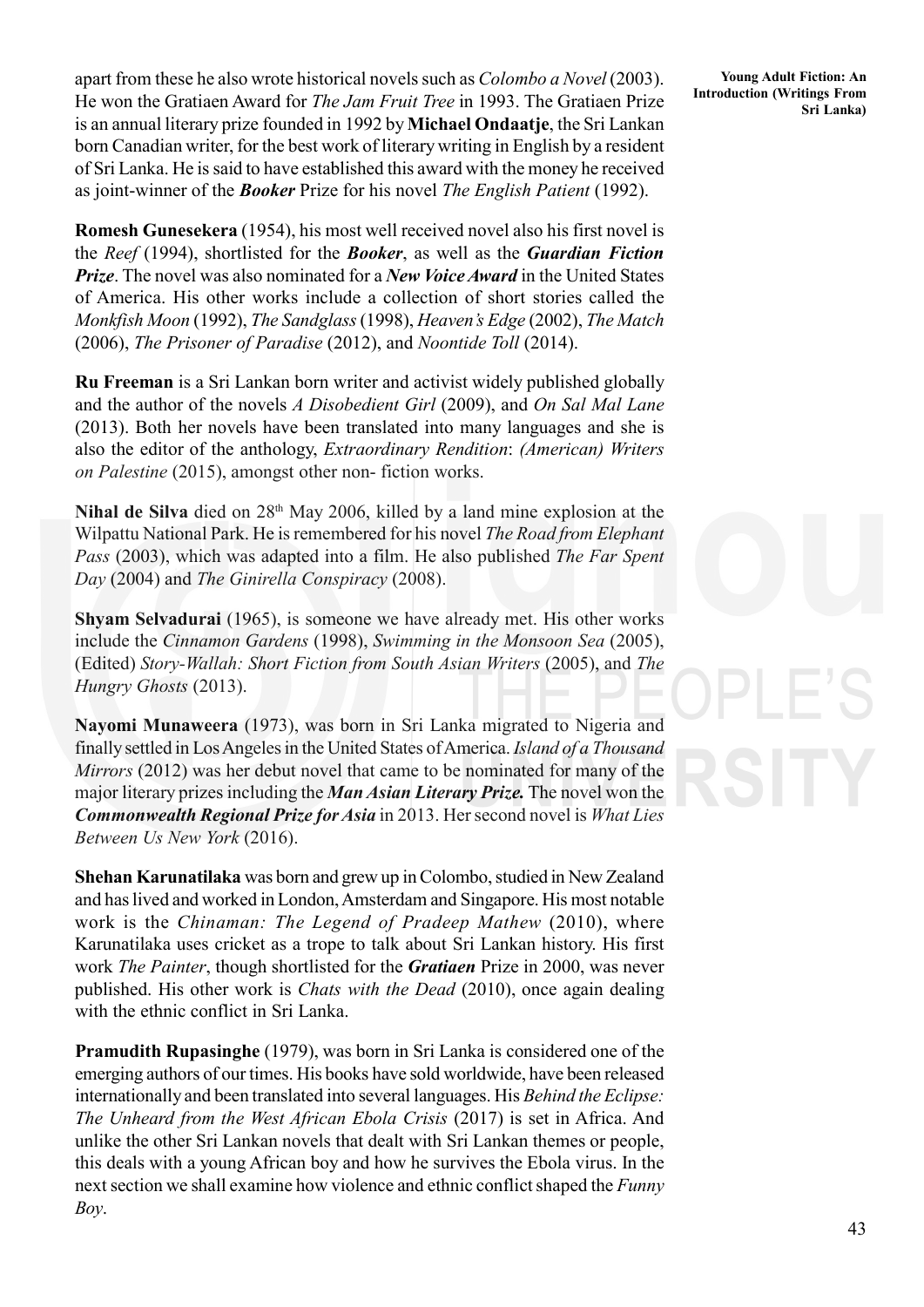### **Check Your Progress 3**

1) Name some of the prominent writers of Sri Lanka and their seminal works.

...................................................................................................................... ...................................................................................................................... ...................................................................................................................... ...................................................................................................................... ......................................................................................................................

# **3.5** *BILDUNGSROMAN / COUNTER - BILUNGSROMAN*

A *bildungs* narrative is primarily concerned with the growth of an individual within the rubric of a social collective. It closely follows the conflicts that emerge between the developing self and the demands of a traditional society. It is characterised by the relationship between an individual and the society he or she inhabits. In the case of the *Funny Boy*, this relationship is complicated by several factors – firstly, Arjie's developing sense of queer sexual identity, and secondly, his status as a part of the ethnic minority in Sri Lanka. Using Arjie's journey into adulthood as a lens, *Funny Boy* explores the delicate equation between the personal and the public domains of social, cultural and political existence.

The Encyclopedia Britannica defines a *bildungsroman* as a class of novel that depicts and explores the manner in which the protagonist develops morally and psychologically. The German word *Bildungsroman* means "novel of education" or "novel of formation." The traditional *bildungsroman* ends on a positive note. Some great examples of *bildungsroman* are: *Jane Eyre* (1847) by **Charlotte Bronte**, *Great Expectations* (1861) by **Charles Dickens**, *Anne of Green Gables* (1908) by **Lucy Maud Montgomery**, *Sons and Lovers* (1913) **by D H Lawrence**, *Gone with the Wind* (1936) by **Margaret Mitchell**, *Catcher in the Rye* (1951) by **J D Salinger**, *To Kill a Mockingbird* (1960) by **Harper Lee**, *Black Swan Green* (2006) by **David Mitchell, and** *Skippy Dies* (2010) by **Paul Murray**.

**Franco Moretti** argues that two opposing forces of individuality and normality are perpetually in a state of conflict in a *bildungsroman*. This is evident in *Funny Boy*, a novel divided into six sections and in each of these sections Arjie comes across a different social, cultural or political construct. This is accompanied by a tussle between accepting his unique sense of self and trying to assimilate within the traditional social fabric. *Funny Boy* is essentially a queer coming-of-age story set within the backdrop of a violent ethnic struggle between the Sinhala majority and the Tamil minority. Throughout the novel, ethnic, national and sexual identities come into conflict with each other, making us question how they are formed in the first place. Arjie comes from an upper middle class Tamil family which has witnessed the horrors of the riots that took place in the 1950s. One can see multiple forms of segregation at work between the Tamils and the Sinhalese. For example, there are separate sections for both communities at Arjie's school and intermarriage between a Sinhala and a Tamil is considered taboo and socially inappropriate.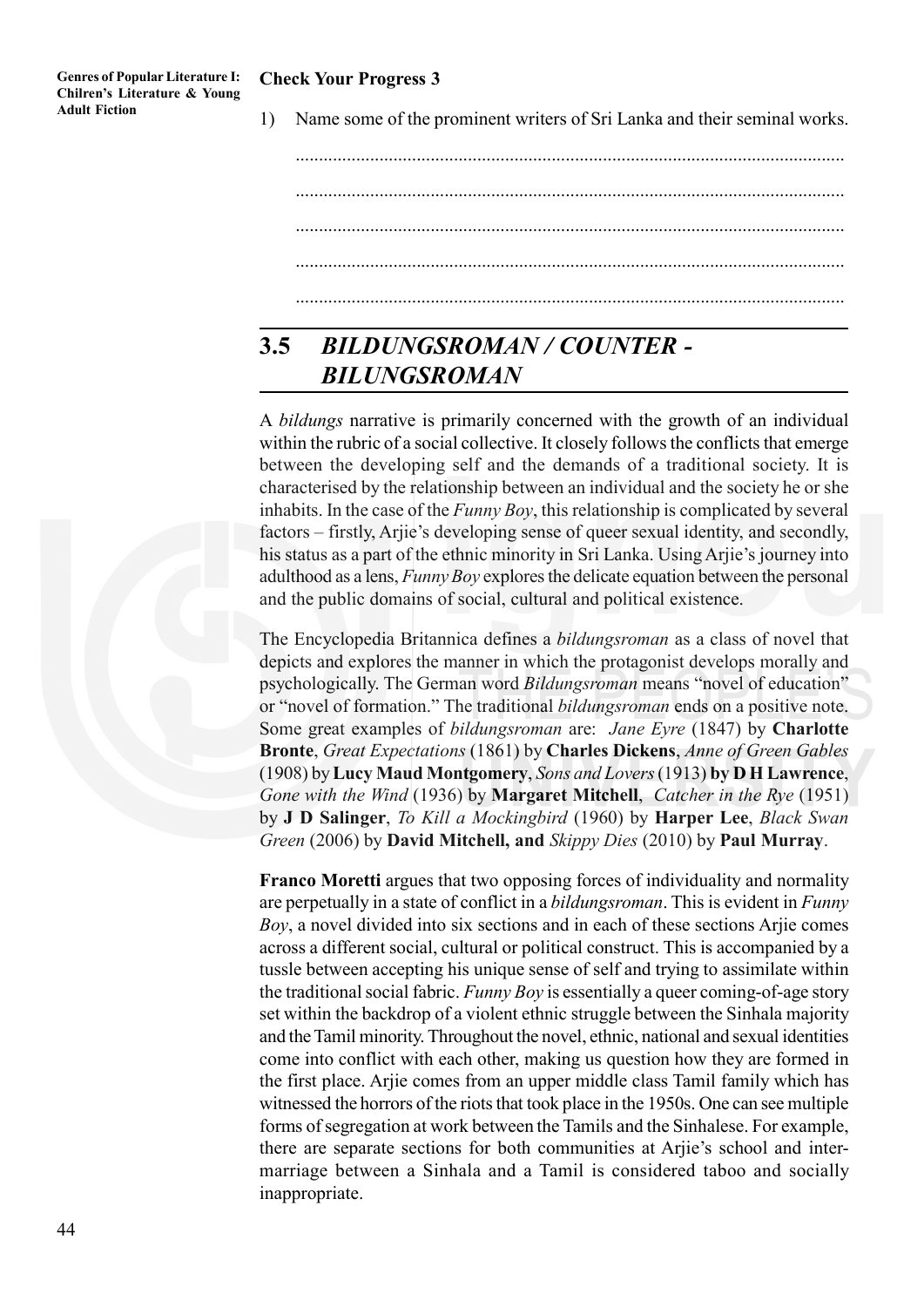Therefore, when Radha, Arjie's paternal aunt returns from America and falls in love with a Sinhalese man Anil, Arjie's grandparents are aghast. In order to put an end to her romantic relationship with Anil, they send Radha to one of their relatives' place in Jaffna, located in the north east part of Sri Lanka. On her way back to Colombo, Radha is physically assaulted by armed Sinhalese men during an episode of ethnic violence. This is symptomatic of how ethnic violence persecutes the female body and creeps into the most personal of relationships. Following this incident, Radha's resolve to marry against her family's wishes is weakened and she eventually gives into their demands. This also becomes a painful learning experience for Arjie about the failings of true love. Significantly, this isn't the only relationship in the text which is crippled by ethnic difference. Arjie's own mother once loved Daryl, a member of the Burgher community (half Dutch, half Sri Lankan). However, since their relationship did not receive social sanction, she (quite like Radha) entered into a marriage of convenience. The ramifications of the Tamil-Sinhala conflict can be felt in Arjie's school as well. As he prepares for his poetry recitation to be held on the Annual Day, he is told that he will be supporting the Tamil cause by performing well. The most agonising influence of the ethnic conflict can be witnessed in the riots that take place towards the end of the novel. Arjie's grandparents are killed in the violence and his family is forced to migrate to Canada, leaving behind much of their wealth.

*Funny Boy* looks at the multiple ways in which seven year old Arjie struggles to define his sense of self within a traditional heteronormative, ethnically conflicted society. Arjie's personal identity is primarily mediated by his sexuality and his ethnic status as a member of the Tamil minority. The novel introduces us to the many nuances of the process through which this social and cultural constructs percolate into the most personal of spaces and influences Arjie's maturation from innocence. Let us examine what a *bildungsroman* and counter *bildungs* is, and how these concepts relate to the novel. A traditional *bildungsroman* ends with an internalisation of the dominant norms of a society. The protagonist undergoes a journey at the end of which, he or she integrates into a community's culture and way of living. This is usually achieved by reaching a consensus between an individual's impulses and the demands of normalcy and discipline imposed by the society. When an individual's desires can be accommodated within the rules and fabric of a society, it is possible for this individual to live in harmony with the world around him or her. However, when a person's sense of identity is distinctly at odds with what is permissible under a society's rules, the *bildungs* narrative fails to reach an agreeable conclusion.

In *Funny Boy*, Arjie harbours a strong sense of alienation on two distinct levels, both as a homosexual and as a member of a minority ethnic community. In the first section titled "*Pigs Can't Fly*", he is caught in the middle of the gendered spatial division wherein girls and boys have separate areas earmarked for them. Before he is prohibited from playing with the girls because of his cousin Tanuja's interference, Arjie is the unquestioned leader of the girls' gang because of the force of his imagination. Through the power of fantasy, he successfully transgresses society's imposed gender roles. He derives almost a sensual kind of pleasure from all activities associated with the game titled '*Bride-Bride'*. For a brief period, Arjie manages to find happiness by inhabiting a space and indulging in activities that are considered inappropriate for boys according to the rigid norms of society. This is just one of the many ways in which Arjie subverts or challenges heteronormative traditions. Even as this rebellion might be short-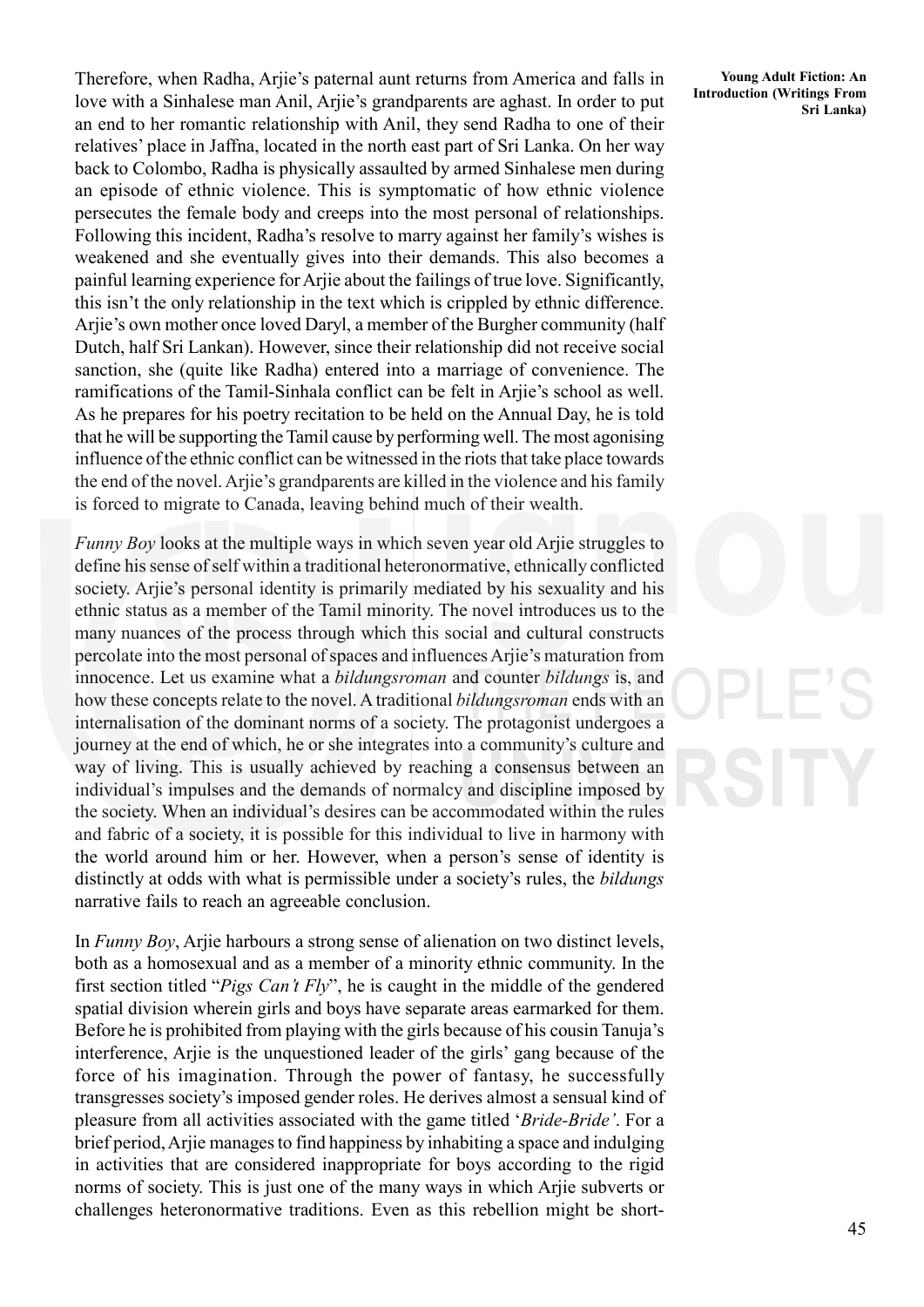lived and unsuccessful in the long run, he is able to imagine an alternative to the one ordained by traditions. A similar kind of resistance is also forged by the two prominent female characters of the novel, Radha Aunty and Nalini, Arjie's mother. Radha Aunty decides to continue her romantic relationship with Anil even as her family has dire reservations about Anil being a Sinhalese. She also decides to marry Anil but ultimately, her resolve is broken as her body becomes the site of severe ethnic violence. Similarly, Nalini risks her reputation in a rather conservative Sri Lankan society when she urges the police to interrogate Daryl's murder. When she is not satisfied with the police investigation, she takes matters into her own hands and drives to Daryl's servant's village herself. It's only when her car is attacked that she decides to keep a low profile. Just like Arjie's, their acts of defiance are also fleeting and ultimately unproductive. However, their actions are significant because they draw attention to certain problematic social conventions.

The most definitive act of dissent is Arjie's conscious decision to mangle the poems he is meant to recite at the school function. Arjie is aware of the importance of these poems for Black Tie who has woven excerpts from these poems in his speech. The contents of the principal's speech will play an instrumental role in deciding his future and the future of the school as an educational institution. Therefore, indirectly, Arjie's performance may be instrumental in deciding the future of the school as a multicultural space where students of all ethnicities will be welcome or as an exclusively Buddhist or Sinhalese institution. Despite understanding the extent of his involvement in this situation, Arjie musters up the courage to deliberately deliver a flawed performance. This rebellion is driven by Arjie's feelings both as a student of the school and as a young homosexual who is beginning to embrace his sexuality. Significantly, this idea takes hold of Arjie's consciousness after his first sexual encounter with Shehan which takes place in the garage of his house. Immediately after the encounter, Arjie experiences shame and feels disgusted with himself. He becomes extremely conscious of his family's gaze on him and seems to have internalised their sense of discomfort with the very prospect of homosexual behaviour. As he sits at the dinner table with his family, he thinks, "*I looked around at my family and I saw that I had committed a terrible crime against them, against the trust and love they had given me*" (Selvadurai 262). It is only when he thinks about the countless times that Shehan had come to his aid that he begins the process of embracing their relationship. In this moment, he disassociates himself from his family's views and develops a unique individual sense of self. He also goes against the moral code of his parents (and by extension of the society) as he moves towards a healthy acceptance of his homosexual relationship with Shehan.

Arjie's plan to mix lines from the poems is dedicated to the memory of Shehan who had suffered immensely at the hands of Black Tie. The love and compassion he feels for Shehan gives him the courage to execute his bizarre plan. It is also important to note that Black Tie was a proponent of the Tamil cause and by thwarting his speech, Arjie also effectively goes against his own ethnic interests. He makes the conscious choice to prioritise his individual judgement over his sense of belonging to a community. In each of these instances, Arjie manages to subvert the spaces of home and school and the gender expectations associated with them. He thrives in the territory of the girls and orchestrates their activities before Tanuja comes into the picture. Similarly, he disrupts the hyper-masculinist ethos of the Victoria Academy by developing a healthy homosexual relationship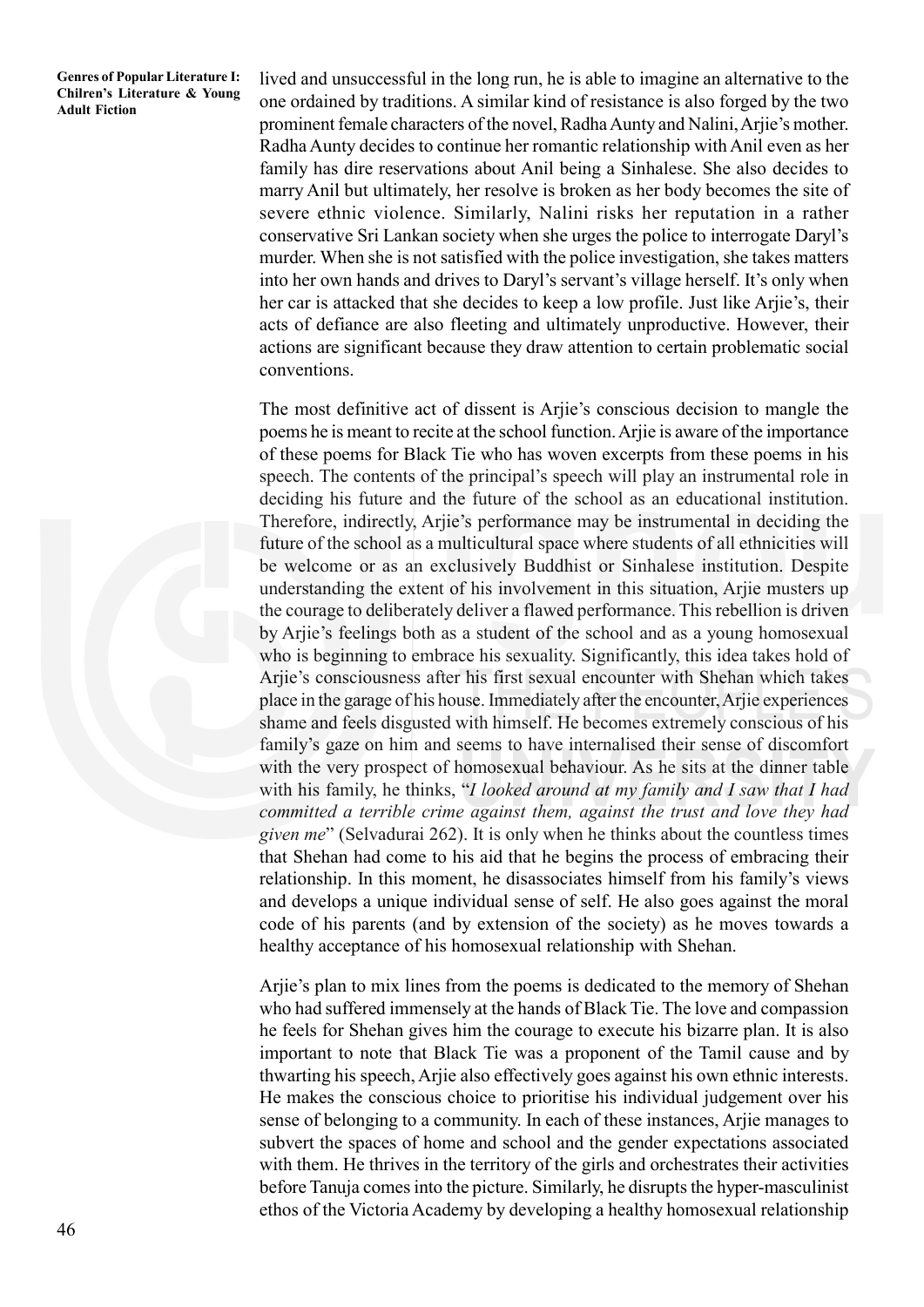with Shehan. Arjie's father decides to transfer him to this school because he wants to make a man of him i.e. he believed that Arjie's 'funny' instincts could be remedied by placing him in an environment which privileges masculine values. However, quite the contrary happens, it is here that Arjie learns to embrace his sexuality and moves towards a wholesome development of his individual self.

If a traditional *bildungsroman* is meant to conclude with the protagonist accepting the social fabric and integrating within it, Arjie's journey follows a different course in *Funny Boy*. Instead of simply submitting to social codes, he rallies against them and develops a new set of moral codes for himself. He challenges society's rules regarding gender and sexuality and refuses to judge himself or his relationship with Shehan according to such oppressive norms. In doing so, Selvadurai gives us a revised understanding of the *bildungs* narrative. Traditionally, the conflict between individuality and socialisation is resolved by extracting a certain degree of consent from the individual. He or she accepts the social, cultural and legal codes of the society and designs his or her life around them. However, in *Funny Boy*, Arjie's sexual disposition is categorically demonised by the society. For his coming of age journey to reach a meaningful conclusion, he has to go against society and its gender expectations. Therefore, the novel has been often read as a counter-*bildungsroman* that de-centres hegemonic traditions (**Gairola**). It presents an alternative point of view of a character whose journey towards self-realisation is achieved by challenging and subverting the *status quo*. Towards the end of the novel, as Arjie stands with Shehan after delivering a flawed performance, he is fully aware that his parents might never understand his decision. This is just another example of how his individual identity is not completely dependent on or derived from institutions or people around him including his family and his school.

### **Check Your Progress 4**

1) What are the key elements of a bildungsroman? Comment on *Funny Boy* as a coming of age narrative?

...................................................................................................................... ...................................................................................................................... ...................................................................................................................... ...................................................................................................................... ...................................................................................................................... 2) How does Arjie's sexual identity interfere with the formation of his individual sense of self? ...................................................................................................................... ...................................................................................................................... ...................................................................................................................... ...................................................................................................................... ...................................................................................................................... ......................................................................................................................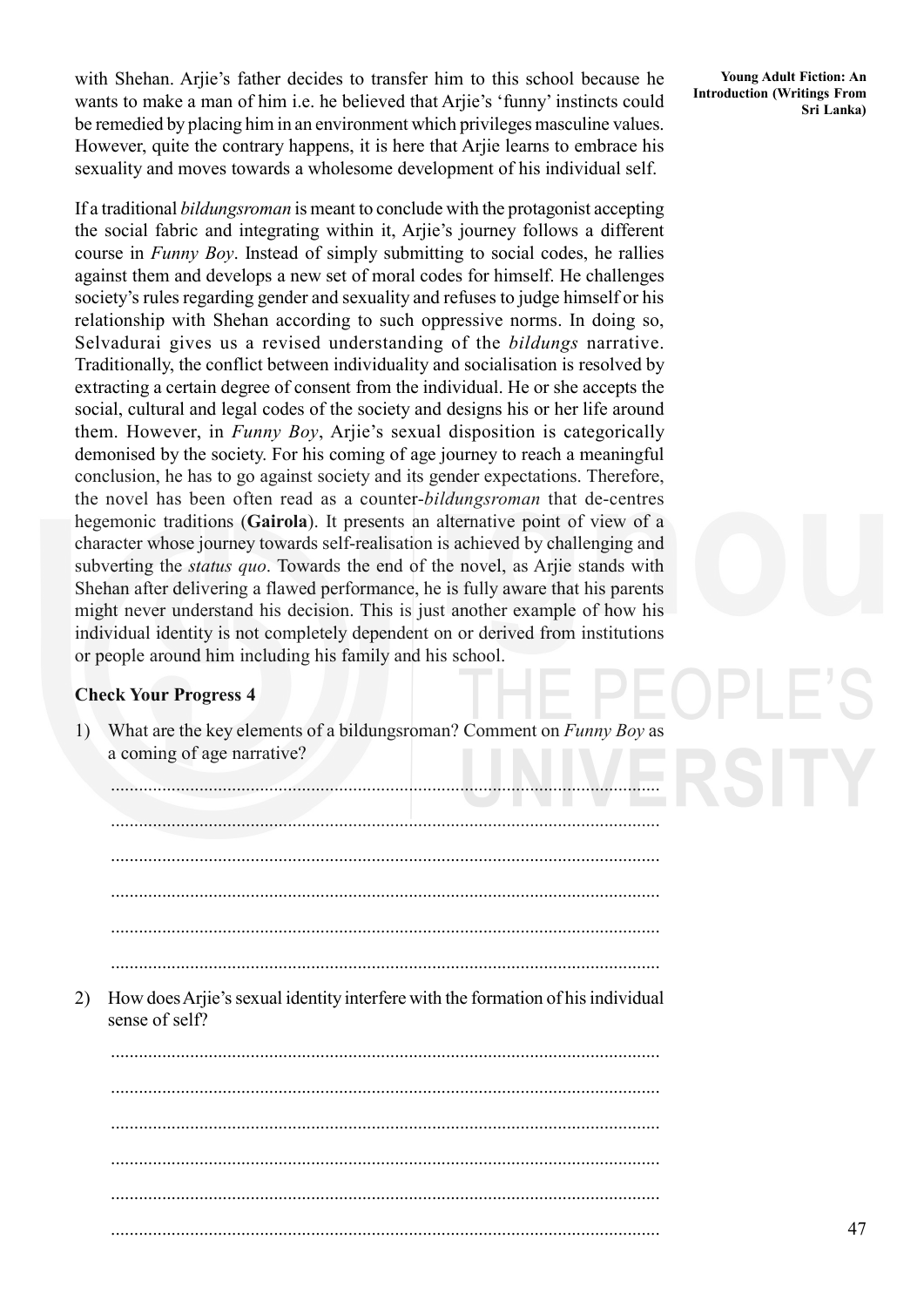3) How does Arjie negotiate the multiple kinds of alienation in the text? How do they contribute to his journey from innocence to experience?

# **3.6 LET US SUM UP**

In this unit, we have examined young adult fiction, dealt briefly with the sociopolitical history of Sri Lanka, looked at writings from Sri Lanka and examined Funny Boy as a counter bildungs. The coming of age narrative is a cardinal feature of young adult literature. *Funny Boy* follows the journey of the maturation of its protagonist, Arjie, as he manoeuvres his way around his sexual, national and ethnic identity. It introduces us to the many ways in which Arjie moves from a state of innocence to one of experience. It also looks at the intersections between sexual identity, queerness and ethnic/national identity. It is important to understand that none of these forms of identification exist in isolation with each other. In fact, Arjie's sense of individuality is a complex product of the mingling of these processes. Finally, Shyam Selvadurai's *Funny Boy* takes us through a journey in which a young boy contends with his homosexuality, his loss of home and understands the cruel ways in which the world around him functions. Even in the middle of all this, the protagonist takes definitive action, goes against the grain of society and inches closer to the development of a healthy, wholesome self.

# **3.7 HINTS TO CHECK YOUR PROGRESS**

### **Check Your Progress 1**

1) Read section 3.2 carefully and then answer in your own words

### **Check Your Progress 2**

1) Read section 3.3 carefully and then answer in your own words

### **Check Your Progress 3**

1) Read section 3.4 carefully and then answer in your own words

### **Check Your Progress 4**

- 1) Read section 3.5 carefully and then answer in your own words
- 2) Read section 3.5 carefully and then answer in your own words
- 3) Read section 3.5 carefully and then answer in your own words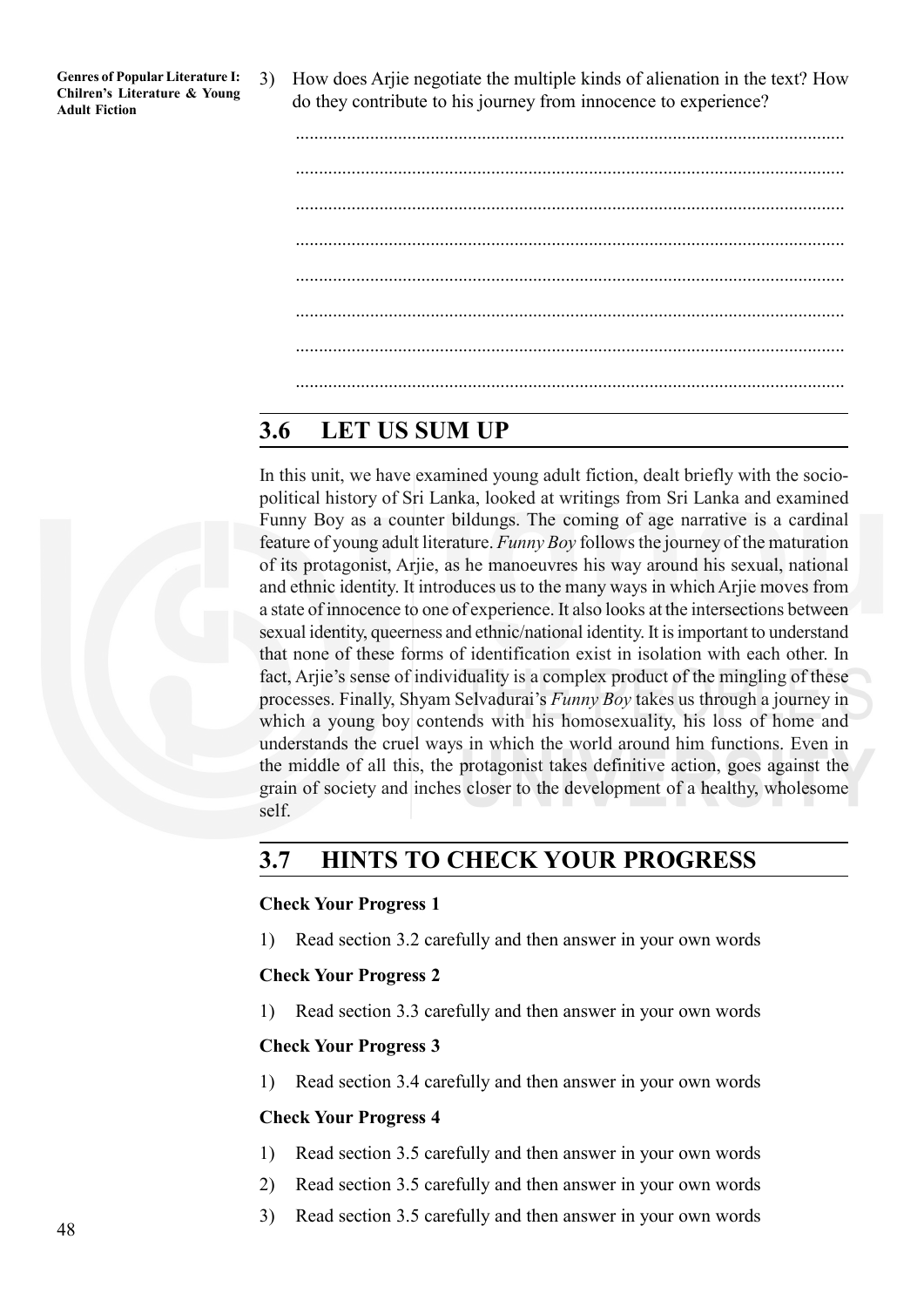# **3.8 GLOSSARY**

| 3.8<br>GLOSSARY         |                                                                                                                                                                                                                                                                                                                                                  | <b>Introduction (Writings From</b><br>Sri Lanka) |
|-------------------------|--------------------------------------------------------------------------------------------------------------------------------------------------------------------------------------------------------------------------------------------------------------------------------------------------------------------------------------------------|--------------------------------------------------|
| Queer                   | Queer is an umbrella term for sexual and gender<br>identities which do not conform to the heteronormative<br>binary which is masculinity and femininity. In the 19th<br>century, it was used as a pejorative term for homosexuals.<br>Since then, it has been reclaimed by the LGBTQ<br>community and has emerged as a radical political slogan. |                                                  |
| <b>Heteronormative:</b> | Heteronormative is a worldview or a belief that promotes<br>heterosexuality as the default or standard form of sexual<br>identity. Under this system, only two forms of sexual<br>identity, masculine and feminine, are recognised as<br>natural forms of sexuality.                                                                             |                                                  |
| Hegemonic               | Hegemony describes the dominant position enjoyed by<br>a group or a set of ideas and their tendency to become<br>ordained as natural or common sensical over a period of<br>time. It also refers to domination which maintained by<br>dispersing a set of ideas in the cultural domain.                                                          |                                                  |
| LTTE                    | Liberation Tigers of Tamil Eelam is a political and<br>militant organisation formed in 1975 with the demand<br>for a separate Tamil nation. It had its stronghold in the<br>north-east part of Sri Lanka and was involved in several<br>violent attacks until it was defeated by the Sri Lankan<br>state in 2009.                                |                                                  |
| <b>Diaspora</b>         | The term diaspora comes from an ancient Greek word<br>which means 'to scatter about'. It refers to communities<br>of people who live outside their country of origin or<br>ancestry.                                                                                                                                                             |                                                  |

# **3.9 SUGGESTED READINGS & REFERENCES**

Bushman, J.H and Hass, K.P. *Using Young Adult Literature in the English Classroom*. New York: Allyn and Bacon, 2006.

Gairola, Rahul K. "Limp wrists, Inflammatory punches: Violence, masculinity and queer Sexuality in Shyam Selvadurai's *Funny Boy*". *South Asian History and Culture*. 04 August 2014.

Gopinath, Gayatri. "Nostalgia, Desire, Diaspora: *Funny Boy* and *Cereus Blooms at Night*." *Impossible Desires: Queer Diasporas and South Asian Public Cultures*. London: Duke University Press, 2005.

Graham, Sara. *A History of the Bildungsroman*. Cambridge: Cambridge University Press, 2019.

Hill, Craig. *The Critical Merits of Young Adult Literature: Coming of Age*. New York:Routledge, 2014.

Moretti, Franco. *The Way of the World: The Bildungsroman in European Culture*. New York: Verso, 1987.

**Young Adult Fiction: An**